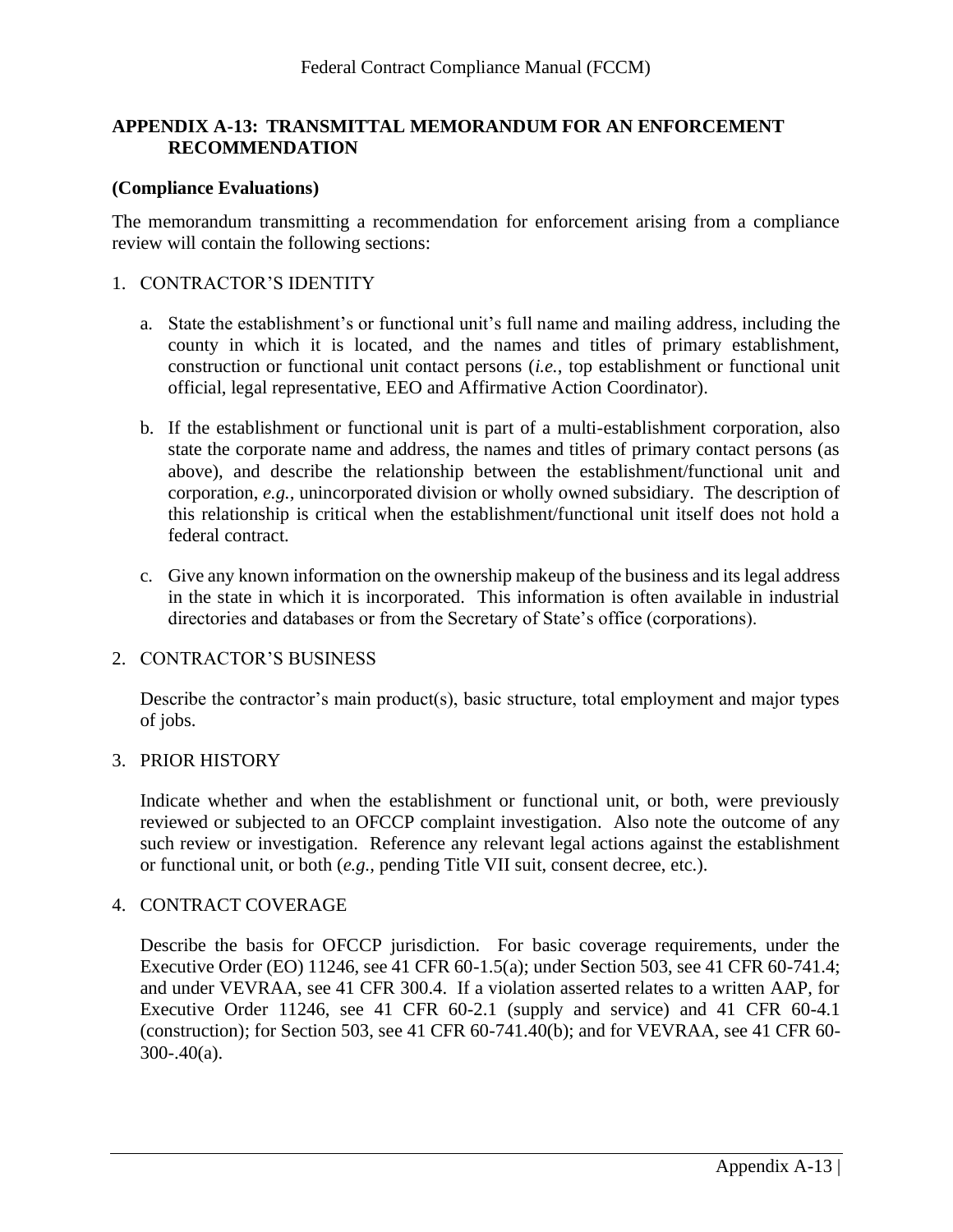As used below, the term federal contracts means federal prime contracts, subcontracts and federally assisted construction contracts and subcontracts.

- a. Basic Contract Information (All Cases): List here (or in an attachment if voluminous) all known federal contracts held by the contractor during the review period and continuing to the present. For each such contract, give the information requested on page 2, item 5 of the Supply and Service SCER plus the goods, services, lease arrangements, etc. provided under the contract and any available information on whether there was a break or modification during the period the contract was in effect.
- b. If coverage is based on contracts for indefinite quantities (for example, a blanket purchase order, a rate agreement, etc.) note: (1) the amounts ordered in each business year during the review period and continuing to the present, and (2) the identity and location of contracting officers and others who may be able to provide copies of invoices and other documents verifying coverage.
- c. Additional Contract Information Where Actual or Potential Coverage Dispute: If coverage is or is anticipated to become an issue, state the grounds on which the contractor claims not to be covered, and any grounds you believe the contractor might assert. Then analyze the claim asserted and/or any potential claim. If you have questions or need assistance, consult with your Regional Solicitor (RSOL).
	- i. Separate Entity Issue: If the contractor claims to be or not to be covered based on the fact it is a separate entity from the company holding the federal contract, it is critical to include information on the following factors concerning the relationship – whether:
		- The entities have common ownership;
		- The entities have common directors and/or officers;
		- One entity has de facto day-to-day control over the other through policies, management or supervision of the entity's operations;
		- The personnel policies of the entities emanate from a common or centralized source; and
		- The operations of the entities are dependent on each other, *e.g.,* services are provided principally for the benefit of one entity by another and/or both entities share management, offices or other services.
	- ii. Subcontract Issue: If coverage is based on a subcontract relationship with a prime government contractor, include:
		- The identity of the prime contractor, including the contracting agency and the goods or services involved in the prime contract;
		- Information demonstrating that the prime contractor is covered; and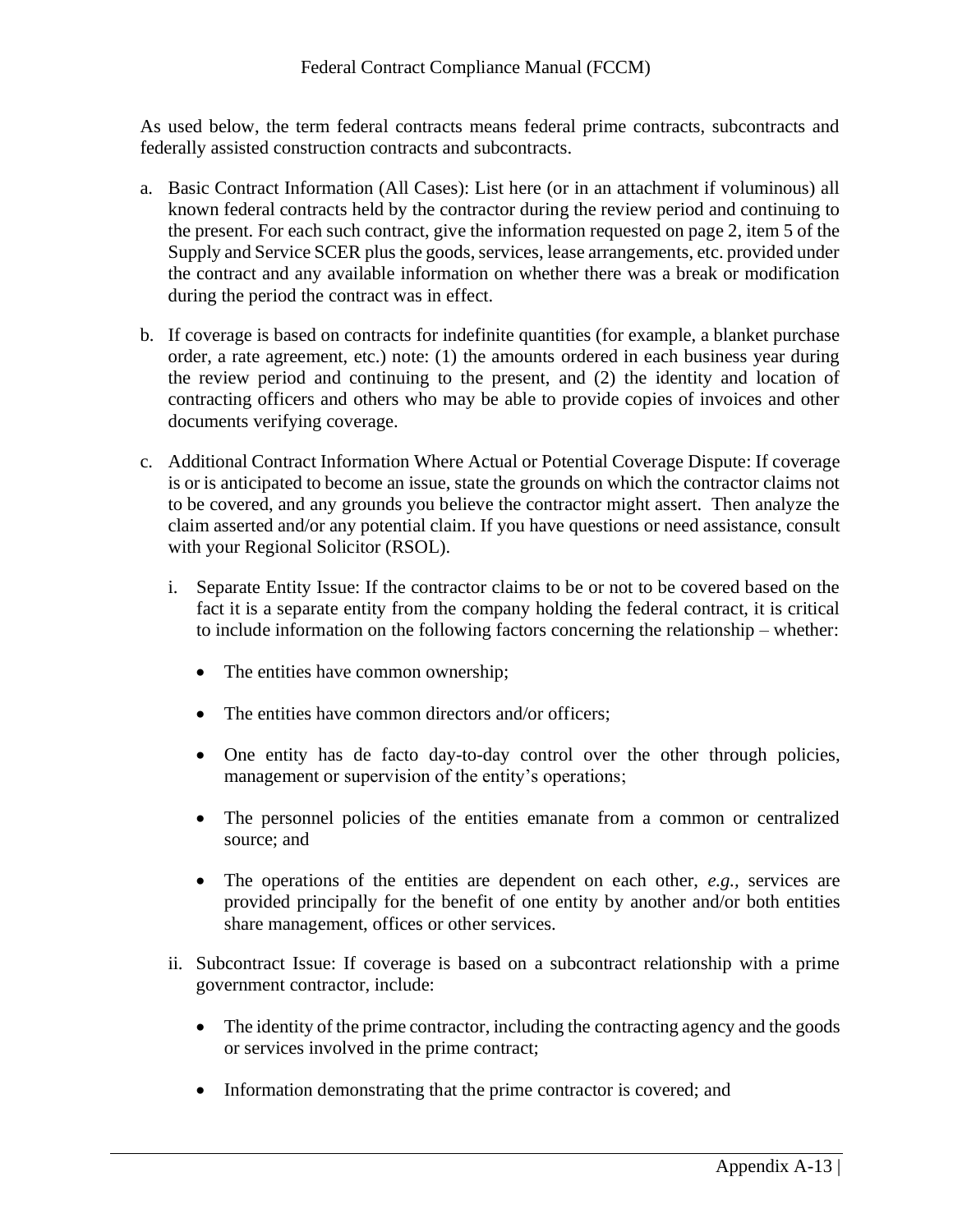- An analysis of how the subcontract meets at least one of the two prongs of the regulatory definition of covered subcontract.
- iii. Serious Jurisdictional Question: If a serious question about jurisdiction is present or anticipated, obtain a complete copy of at least one contract which establishes coverage for the review period and continuing to the present from the contracting agency or the contractor. RSOL will not approve an enforcement recommendation without this documentation. A copy of the contract(s) establishing coverage must be included in the case file.

# 5. SUMMARY OF EVENTS

Indicate how the company was selected for review, and then list major review events, including current status. Major events include, for example, the date the AAP was received; the dates of the on-site; the dates of any Predetermination Notice, Notice of Violation, Show Cause Notice and 15-Day Notice; the period during which conciliation was attempted; and the date conciliation was terminated. In the case of a denial of access claim, OFCCP must show that the contractor was selected in accordance with a neutral plan.

6. LIST OF VIOLATIONS FOR WHICH ENFORCEMENT IS SOUGHT

List each violation for which enforcement is being sought under the subheadings of "Affirmative Action" or "Discrimination."

### 7. ANALYSIS OF VIOLATIONS

For each violation for which enforcement is sought, give the following analysis, specifically referring to the case file location by file and page number of the relevant portions of documents and interviews.

Note, however, that violations may be grouped in such a way as to result in a clearer and more succinct presentation of the case. For example, many affirmative action violations are interrelated and can more easily be described together, *e.g.,* problems with job group formation usually result in problems with utilization analysis, underutilization determinations and goals.

- a. Violation: State the practice or action that constitutes the violation and identify the sections of the regulations and/or laws violated. In the case of a systemic discrimination finding, state the specific group affected, job(s) at issue, level of disparity in standard deviations, if there is relevant statistical data, and any relevant shortfall. Also, in appropriate cases, identify the component(s) of the selection process that caused the adverse impact.
- b. Facts: Summarize factual findings. Reference the file and page location of data such as worksheets, statistical analyses, cohort analyses, salary analyses, medical evidence and contractor documents which are the basis for each factual finding.
- c. Analysis: Conduct an analysis to determine why the facts lead to a conclusion of violation. Where discrimination is the issue, analysis should be done using the appropriate theory and burden of proof.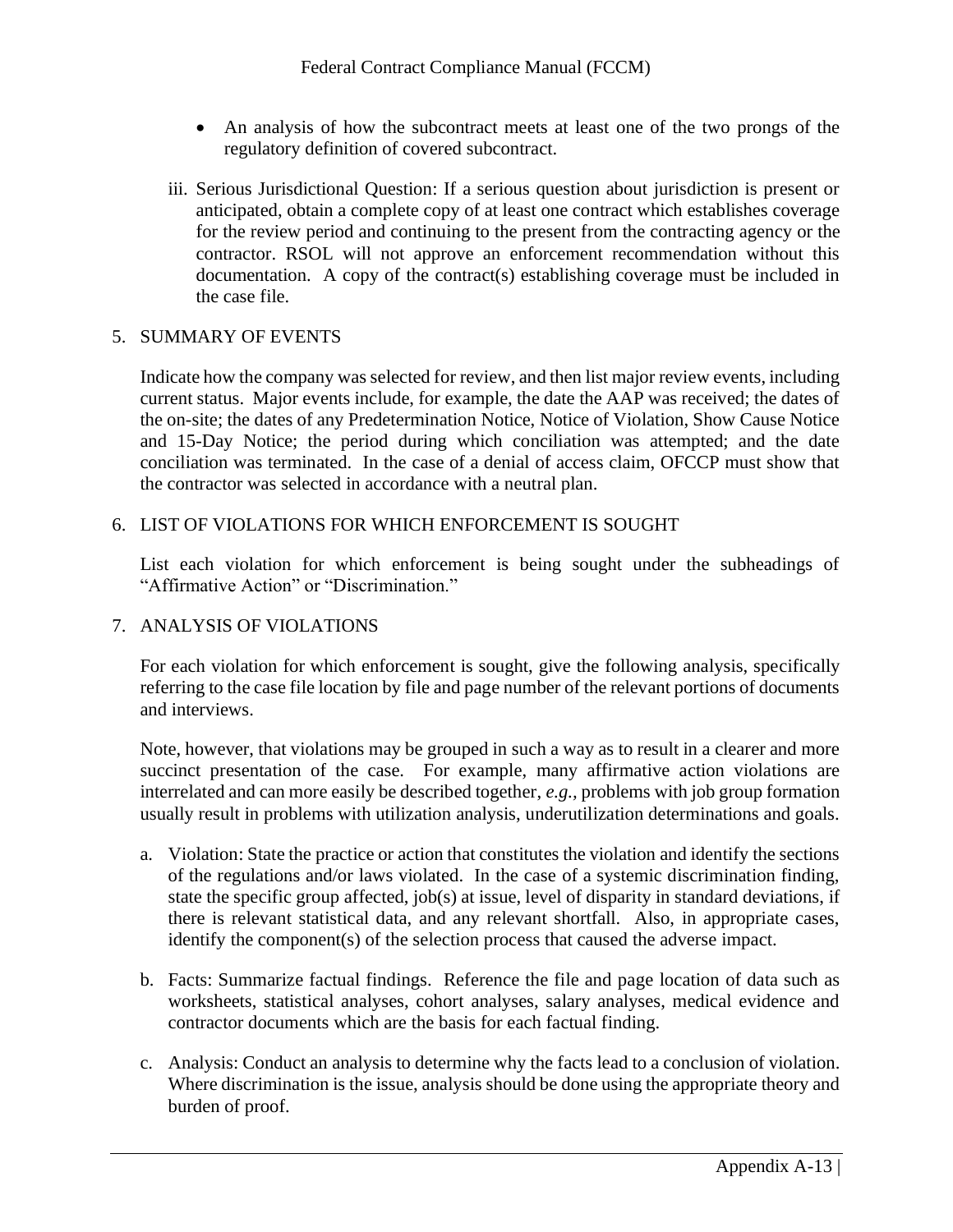Review the contractor's position and any data provided in support of its position (referencing file location), giving the reasons (referencing supporting documentation) for concluding that the contractor has not adequately responded to evidence of violation and/or that its position is a pretext for discrimination. Also determine if there are other contractor positions that could be raised in the future, and the overall strengths and weaknesses of the case.

- d. Remedy: Describe the proposed remedy. Indicate the basis and support for the type of remedy proposed. Describe the contractor's position on remedy if this has been discussed with the contractor.
	- i. Individually-based back pay: If a proposed remedy includes individually-based back pay, indicate the pay rate used (and, if from other than payroll records, its source), the method of computation and applicable interest rates. Include or attach a summary list of back pay due with the name of each affected class member, the period covered and amount due (referencing the file location of individual computation sheets).
	- ii. Formula relief: If a proposed remedy includes a formula for relief, indicate the rationale for a formula approach, the basis for calculating the total amount due, including components of the calculations, and the method of allocating the total amount among class members.
- e. SOL, JRC, RO and NO Opinions: If applicable, reference the tabbed file location of and summarize any Solicitor's, Joint Review Committee, regional and national office opinions and recommendations, and the action taken with respect to them.

# 8. CONCILIATION

Describe the conciliation efforts undertaken. Describe significant aspects of those efforts, *e.g.,* what was offered, by whom, rationale for rejecting and issues at impasse. Identify dates conciliation was attempted, the participant(s) and summarize the results, referencing the file location of meeting notes, pertinent correspondence, etc.

If, however, there has already been some discussion of conciliation with respect to particular violations earlier in the Transmittal Memorandum, (*e.g.,* the contractor's position on the violation/remedy, etc.), that discussion may be referenced in the memorandum section on conciliation efforts.

IMPORTANT: If conciliation sessions continue after the Transmittal Memorandum is prepared, it is critical that, at a minimum, an addendum be attached updating the status of negotiations (including any additional violations resolved (see item 10 below) and referencing the file location of pertinent meeting notes and correspondence. RSOL must receive all correspondence and other documents generated during these negotiations and be included in all settlement negotiations.

# 9. CONCLUSIONS/RECOMMENDATIONS

Indicate the action being recommended.